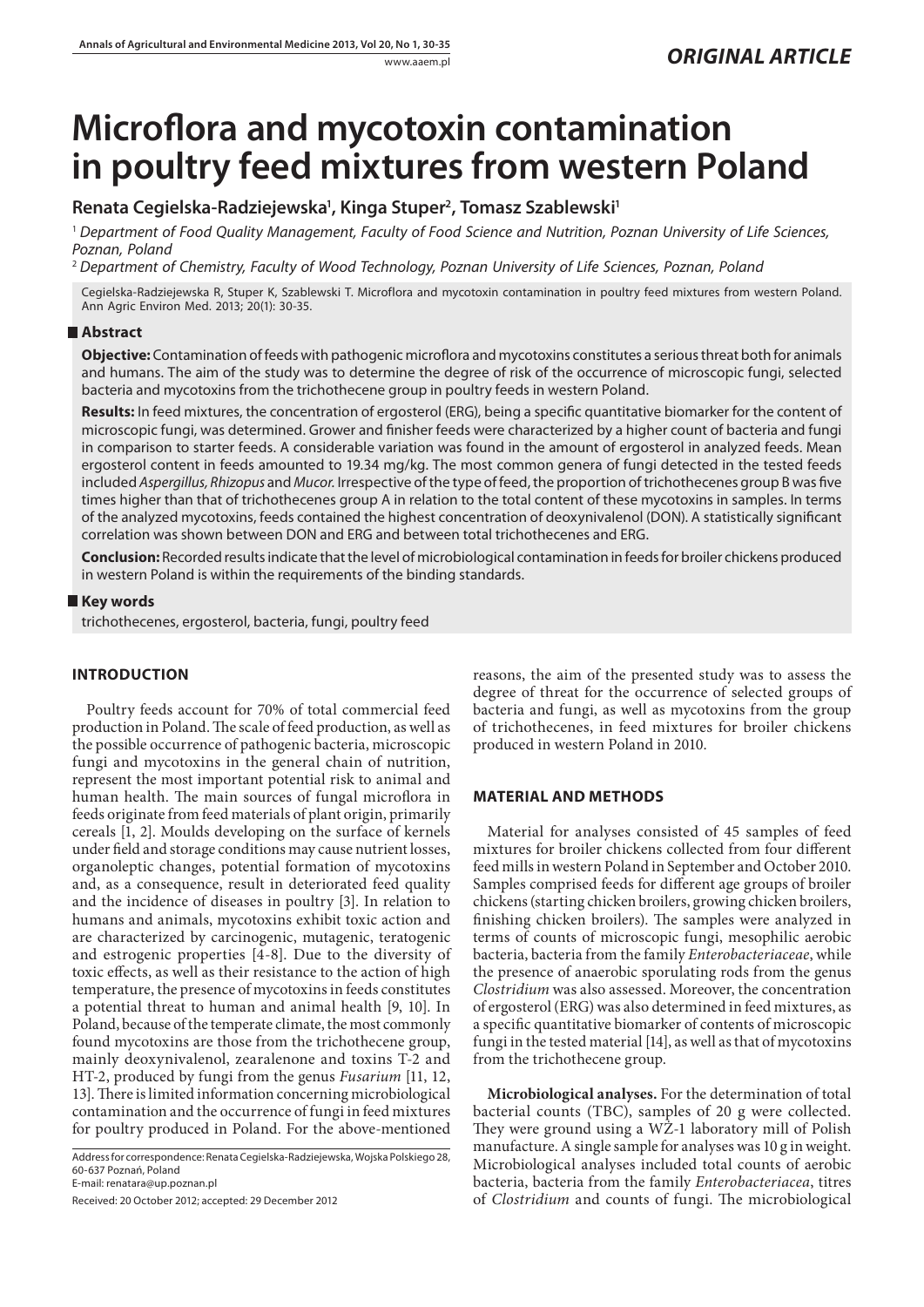analyses were carried by ISO reference methods (Polish Standard: PN-ISO). The total bacterial count was determined on Standard Plate Count Agar (CM 463, Oxoid, England). Incubation was run at  $30 \pm 1$  °C for 72 h. For members of the family *Enterobacteriaceae,* 1 mL sample was inoculated into 15 mL of molten selective VRBG medium (P-0256, BTL, Poland). After setting, a 10 mL overlay of molten medium was added and incubation carried out at 37 °C for 24-48 h. In the determination of anaerobic sporulating rods, the Wrzosek medium with liquid paraffin was used (P-0192, D-037, supplemented with D-086, BTL, Poland). Anaerobic conditions were kept during incubation. Samples were incubated at 37 °C  $\pm$  1 °C for 48 h. Amounts of total mesophilic fungal microflora in feed were determined by the plate flooding method, according to Koch, using RBC Agar medium with chloramphenicol- (P-0117, BTL, Poland). Samples were incubated at  $25 \pm 1^{\circ}$  for 5-7 days. Results were expressed in CFU/g feed. Qualitative identification of fungal genus was determined according to the manuals by Arx [15], Domsch *et al.* [16] and Nelson *et al.* [17].

**Analysis of trichothecenes[14].** Briefly, determination of trichothecene amounts consisted in their extraction from the tested material using a acetonitryle–water mixture at 82:18 (v/v). Extracts were purified by extraction to the solid phase using columns filled with (5 mL) mixture of active carbon (Draco G 60, 100 mesh), celite (Celite 545) and neutral aluminum oxide (70-230 mesh), mixed at a weight ration of 1:1:1. Trichothecenes B (deoxynivalenol – DON, 3-acetyldeoxynivalenol – 3-AcDON, 15-acetyldeoxynivalenol – 15-AcDON, nivalenol –b NIV, fusarenon X – FUS-X) were analyzed as trimethylsilol derivatives using an external standard. Chromatographic separation and analyses of trichothecenes A and B were conducted using a gas chromatograph (Hewlett Packard 6890) coupled with a mass detector (Hewlett Packard 5972 A). For determinations of trichothecenes B, analyses were performed on selected ions (SIM): for DON ions 103 and 512; 3-AcDON 117 and 482; 15-AcDON 193 and 482; FUS 103 and 570; NIV 191 and 600. To confirm the presence of determined toxins in the samples, analyses were performed over an entire range of masses (100- 700 amu) providing a mass spectrum, which was compared with an analogously obtained spectrum for the standard. Apart from quality analysis, concentrations of examined toxins were also determined. Results were processed by the ChemStation programme. In the applied methodology, the recovery of analyzed toxins was as follows: T-2  $86 \pm 3.8\%$ , T-2 tetraol 88 ± 4.0%, HT-2 91 ± 3.3%, DAS 84 ± 4.6%, DON 84 ± 3.8%, 3AcDON 78 ± 4.8%, 15 AcDON 74 ± 2.2% and NIV 81  $\pm$  3.8%, at a detection limit of 0.001 mg/kg.

**Analysis of ergosterol** [14, 18]. Briefly, samples were analyzed for the presence of ERG according to [14]. Samples of 100 mg were placed into 17-mL culture tubes, suspended in 1 mL of methanol, treated with 0.1 mL of 2 M aqueous NaOH, and sealed tightly. The culture tubes were then placed in 250-mL plastic bottles, sealed tightly, and placed inside a microwave oven (model AVM 401/WH, Whirpool, Warsaw Poland) operating at 2,450 MHz and 900 W maximum output. Samples were irradiated (370 W) for 20 s, after approximately 5 min. for an additional 20 s and extracted with pentane (HPLC grade, Sigma-Aldrich, Steinheim, Germany:  $3 \times 4$  mL) within the culture tubes.

The combined pentane extracts were evaporated to dryness in a gentle stream of high-purity nitrogen. Before analysis, samples were dissolved in 4 mL of methanol, filtered through 1-mm syringe filters with 0.5 µm pore diameter (Fluoropore membrane filters, Whatman POCH, Gliwice, Poland), evaporated to dryness by a nitrogen stream and dissolved in 1 mL of methanol. Prepared samples were analyzed by HPLC. Separation was run on a  $150 \times 3.9$  mm (length  $\times$  diameter) Nova Pak C-18 4-µm particle size column (Waters, Milford, MA) and eluted with methanol-acetonitrile (90:10) at a flow rate of 0.6 mL/min. Ergosterol was detected with a Waters 486 Tunable Absorbance Detector (Waters) set at 282 nm. Estimation of ERG was performed by a comparison of peak areas with those of an external standard (>95%, Sigma-Aldrich, Milwaukee, WI) or by co-injection with a standard. Detection level was 0.01 mg/kg.

**Statistical analysis.** Statistical analyses were performed using Statistica 9.0 by StatSoft. One-way analysis of variance (ANOVA) was applied to evaluate the effect of the producer and feed type on mean total concentration of trichothecenes, counts of bacteria and fungi. The significance of Pearson's linear correlation coefficient was verified at the significance level α≤0.05 for dependencies found between analyzed indexes.

#### **RESULTS**

The level of microbiological contamination in feeds for broiler chickens is presented in Table 1. A significant diversification was found in the analyzed feeds in terms of their contents of microscopic fungi between individual groups of tested feeds. Within one type, the results did not differ statistically significantly. The mean amount of moulds and yeasts in analyzed feeds was  $7.0 \times 10^2$  CFU/g. In the one-way analysis of variance, no effect of the producer or of the type of the analyzed feed was found for the amount of microscopic fungi. A statistically significant difference was recorded between the mean number of microscopic fungi in starter and finisher feeds. The mean count of microscopic fungi in starter and finisher feeds was  $1.8 \times 10^2$  CFU/g and  $1.6 \times 10^3$  CFU/g, respectively.

Apart from the determination of contents of microscopic fungi, also the content of ergosterol, as a specific biomarker for the presence of dead and live mycoflora, was determined. Concentration of ergosterol provides a more comprehensive picture of the level of contamination with microscopic fungi and it may supplement traditional determinations of fungi [14, 18]. Mean ergosterol content in feeds amounted to 19.35 mg/kg. Recorded results indicate a considerable diversification of the amount of ergosterol in analyzed feeds. An upward trend was observed for ergosterol content in feeds with a richer composition for older poultry. There is no information indicating what concentration of ERG found in feed pose a hazard for humans and animals. Maupetit *et al.* [19**]** proposed for healthy grain a range of ergosterol concentration from 1-9 mg/kg. Müller and Schwardorf [20**]** assumed the limit of 9 mg/kg as safe for grain for human consumption. Fungi from the genera *Aspergillus, Fusarium, Mucor, Penicillium* and *Rhizopus* were identified in feeds*.* The most frequently occurring genera were *Aspergillus* and *Rhizopus*, i.e. fungi developing intensively during grain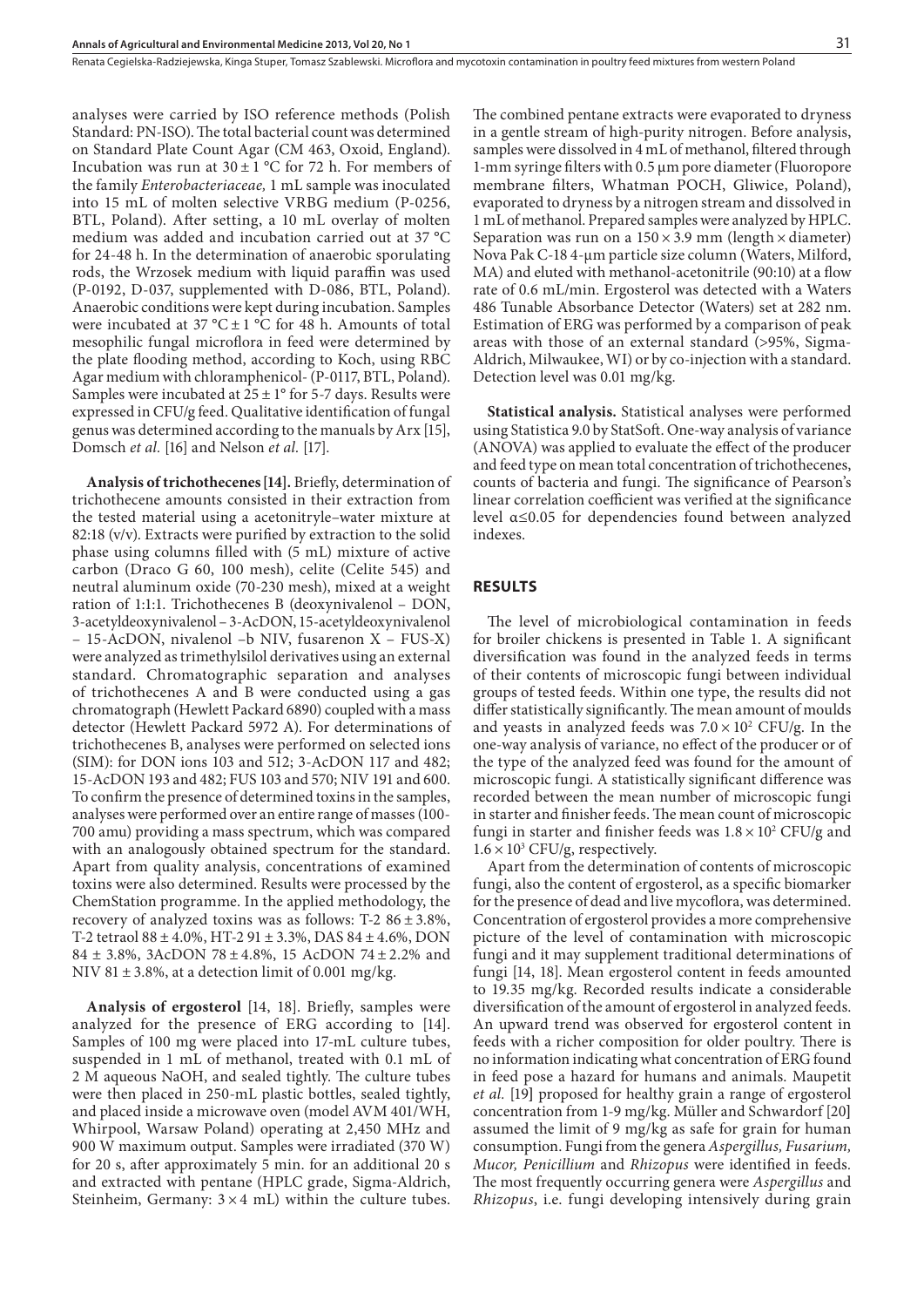| Poultry feed<br>No of sample | Counts of bacteria and fungi<br>CFU/q   |                     |                       |                     |                                         |                     |                  |                  |  |
|------------------------------|-----------------------------------------|---------------------|-----------------------|---------------------|-----------------------------------------|---------------------|------------------|------------------|--|
|                              | Aerobic bacteria                        |                     | Enterobacteriaceae    |                     | Fungal microflora                       |                     | Ergosterol mg/kg |                  |  |
|                              | Range                                   | Average             | Range                 | Average             | Range                                   | Average             | Range            | Average          |  |
| 15                           | $1.1 \times 10^{3} - 3.4 \times 10^{3}$ | $1.9 \times 10^{3}$ | $0 - 1.5 \times 10^2$ | $4.9 \times 10^{1}$ | $5.5 \times 10^{1} - 3.0 \times 10^{2}$ | $1.8 \times 10^{2}$ | 9.36-35.94       | 17.96±10.41      |  |
| 15                           | $1.3 \times 10^3 - 7.2 \times 10^3$     | $3.7 \times 10^{3}$ | $0-9.0 \times 10^2$   | $2.4 \times 10^{2}$ | $6.0 \times 10^{1} - 4.7 \times 10^{2}$ | $3.2\times10^2$     | 8.39-33.09       | 19.39±8.86       |  |
| 15                           | $2.4 \times 10^{3} - 3.8 \times 10^{3}$ | $3.2\times10^3$     | $0 - 6.8 \times 10^2$ | $2.9 \times 10^{2}$ | $8.5 \times 10^{1} - 7.0 \times 10^{3}$ | $1.6 \times 10^{3}$ | 1.19-53.69       | 20.69±21.39      |  |
| 45                           | $1.1\times10^{3} - 7.2\times10^{3}$     | $3.0 \times 10^{3}$ | $0 - 9.0 \times 10^2$ | $1.9 \times 10^{2}$ | $5.5 \times 10^{1} - 7.0 \times 10^{3}$ | $7.0\times10^2$     | 1.19-53.69       | $19.35 \pm 3.62$ |  |
|                              |                                         |                     |                       |                     |                                         |                     |                  |                  |  |

**Table 1.** Counts of bacteria and fungi as well as ergosterol content in feed mixtures for broiler chickens

storage. A particularly high diversity of moulds was found in starter feeds.

Recorded values of total counts of aerobic bacteria for individual feed samples were varied. Mean TBC was  $3.0 \times 10^3$ CFU/g. The admissible value of the total bacterial count for feeds, amounting to  $3.0 \times 10^6$  CFU/g, was not exceeded in any of the tested samples [21]. On the basis of one-way analysis of variance no statistically significant effect of the type of producer or the type of feed was found on the total count of mesophilic bacteria in feeds. It was found that the highest TBC was found for finisher and grower feeds, while lower values were recorded for starter feeds.

Bacteria from the genus *Enterobacteriaceae* were detected in 60% tested feed samples. Contamination with *Enterobacteriaceae* in feeds varied and their mean count in samples amounted to  $1.9 \times 10^2$  CFU/g. No statistically significant dependence was shown between TBC and the count of *Enterobacteriaceae*. A statistically significant dependence was found for the effect of the type of producer on the count of *Enterobacteriaceae.* In turn, no effect of the analyzed feed on the count of bacteria from the genus *Enterobacteriaceae* was observed. No presence of anaerobic sporulating rods from the genus *Clostridium* in 0.0001g feeds was shown, which is consistent with the hygienic recommendations concerning feed mixtures [21].

Among the analyzed mycotoxins, deoxynivalenol (DON), diacyloscirpentriol (DAS) and scirpentriol (STO) were the most frequently occurring metabolites (Tab. 2). DON and DAS were found in 100% tested samples. The presence of toxin T-2 was not detected in any of the samples. All feed samples were characterized by the highest contents of DON, the mean level of which was 33.58 µg/kg. Thist is a toxin produced mainly by *Fusarium graminearum* and

**Table 2.** Contens o trichotecenes in feed mixtures for broiler chickens

|                                                       | Mycotoxins   | No of samples<br>positive/examined | Range<br>µg/kg | Average ±SD<br>µg/kg |
|-------------------------------------------------------|--------------|------------------------------------|----------------|----------------------|
| the trichotecenes<br>Concentration of<br>[µg/kg]      | Scirpentiol  | 36/45 (80%)                        | $0.00 - 2.41$  | $1.36 \pm 0.94$      |
|                                                       | T-2 Tetraol  | 15/45 (33%)                        | $0.00 - 1.20$  | $0.23 \pm 0.41$      |
|                                                       | T-2 Triol    | 12/45 (27%)                        | $0.00 - 2.00$  | $0.33 \pm 0.70$      |
|                                                       | DAS          | 45/45 (100%)                       | 1.68-8.26      | $4.25 \pm 2.44$      |
|                                                       | $HT-2$       | 21/45 (47%)                        | $0.00 - 2.46$  | $0.35 \pm 0.67$      |
|                                                       | $T-2$        | 0/45(0%)                           | $0.00 - 0.00$  | 0.00                 |
| B-trichotecenes<br>Concentration of<br>[µg/kg]<br>the | <b>DON</b>   | 45/45 (100%)                       | 3.05-99.36     | 33.58±26.97          |
|                                                       | <b>FUS-X</b> | 12/45 (27%)                        | $0.00 - 12.30$ | $1.95 \pm 3.92$      |
|                                                       | 3-AcDON      | 18/45 (40%)                        | 0.00-10.97     | $1.80 + 3.07$        |
|                                                       | 15-AcDON     | 24/45 (53%)                        | $0.00 - 17.10$ | $3.94 + 5.54$        |
|                                                       | <b>NIV</b>   | 12/45 (27%)                        | $0.00 - 7.24$  | $0.94 + 2.0$         |

*Fusarium culmorum*, being major field cereal pathogens characteristic of Europe [12, 22, 23]. The admissible level of deoxynivalenol contamination, recommended by the EU (5mg/kg), was not exceeded in any of the tested feed samples [24]. The highest concentration of this toxin recorded in the tested feeds was 99.36 µg/kg. In turn, high proportions of mycotoxins in feeds were found for DAS  $(4.25 \mu g/kg)$ , 15-AcDON (3.94 µg/kg) and Fus-X (1.95 µg/kg). Contents of mycotoxins varied in the samples. For many toxins the threshold was found below the detection limit. Irrespective of the feed type the share of trichothecenes group B was five times higher than that of trichothecenes group A in relation to the total contents of mycotoxins of this group in samples. The highest contamination with mycotoxins was found in feed samples for finishing broiler chickens. No statistically significant effect of the producer was found in case of contents of trichothecene toxins in individual feed types. Moreover, no statistically significant dependence was observed between the type of analyzed feed and toxin content. A statistically significant correlation was shown between DON/ERG and total trichothecenes/ERG. Correlations between the contents of the other fungal toxins, as well as amounts of moulds and yeasts with ergosterol, were not statistically significant.

### **DISCUSSION**

The quality and safety of raw materials are important elements in the poultry feed production chain. Among the many biological contaminants, next to bacteria, a major role is played by microscopic fungi. These are commonly found microorganisms, with cereal grain being their main source in feed. The mean amount of microscopic fungi recorded in the presented study in feeds for broiler chickens was  $7.0 \times 10^2$  CFU/g, which is a typical level of mycoflora contamination in feeds, as confirmed by literature sources [3].

Admissible limits for fungal contamination in animal feeds vary from country to country. The main sources of fungi in feeds include plant origin materials, while in fresh, good quality grain their count is typically max. 104 CFU/g [25, 26]. In studies conducted in the period of 2003-2006, concerning the evaluation of fungal counts in feed mixtures for poultry, values above 10<sup>5</sup> CFU/g were recorded for 0.7%-4% [27]. In a study by Kubizna *et al*. [28] it was stated that the count of fungi in samples of feed mixtures for poultry from South-Western Poland fell within the range of 10<sup>2</sup>-10<sup>4</sup> CFU/g, and in most cases it did not exceed the admissible level of  $2.0 \times 10^5$  CFU/g. Similar results were recorded in a study carried out by Labuda *et al*. [29], in which it was found that the count of fungi from the genus *Fusarium* in samples of feed mixtures for poultry ranged from  $10^2$ -10<sup>4</sup> CFU/g.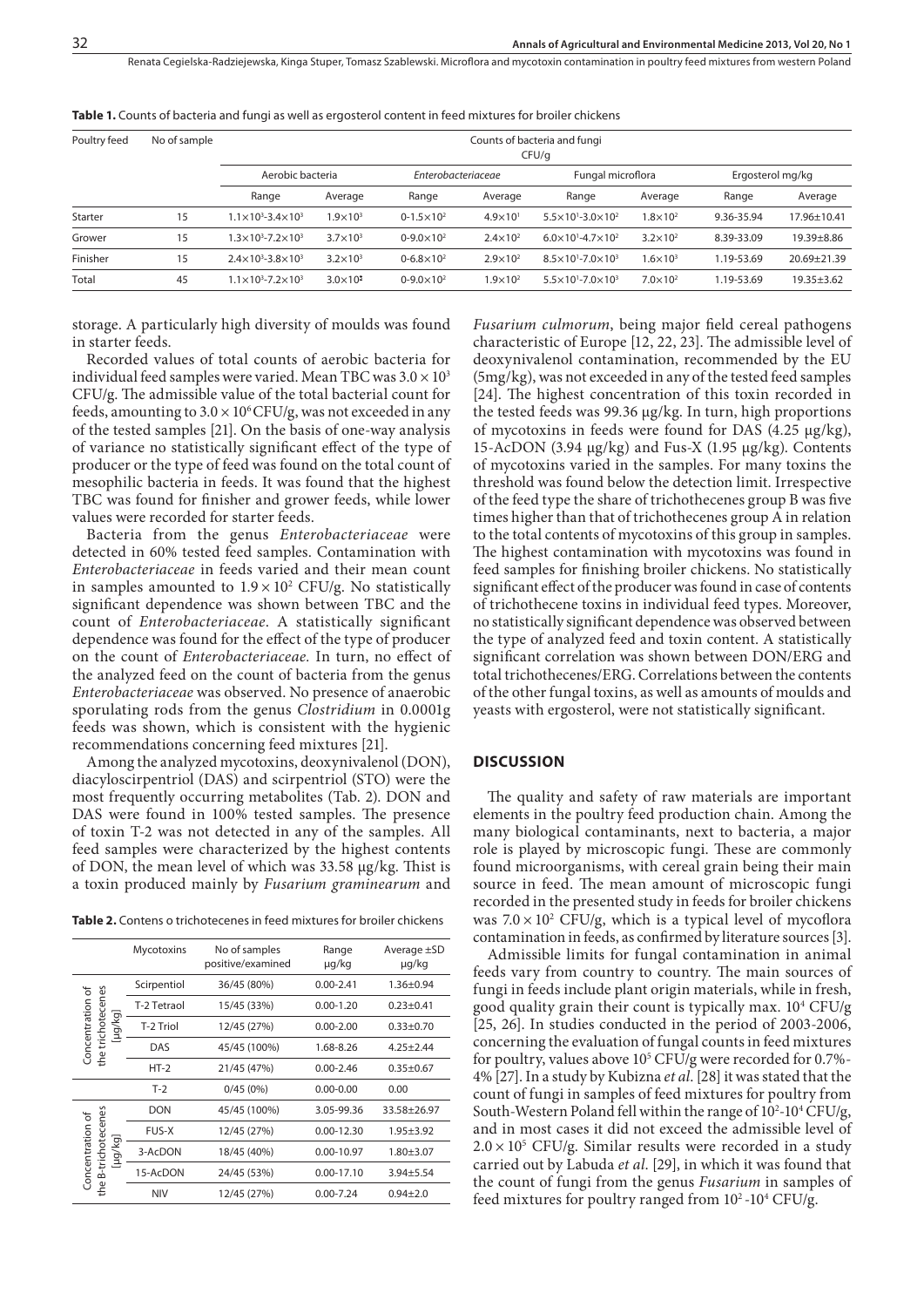In the tested feed samples, fungi from the genera *Aspergillus, Fusarium, Mucor, Penicillium* and *Rhizopus*  were identified*,* with *Aspergillus* and *Rhizopus* being the most commonly found genera. The recorded results confirm literature data indicating that in Poland, and under similar climatic and geographical conditions, the predominant mould fungi in poultry feeds include those from the genera *Aspergillus, Fusarium*, *Rhizopus* and *Penicillium* which, as typical phytopathogens, cause plant diseases and reduce yields [30]. Labuda and Tancinova [31] also indicated *Fusarium*, *Aspergillus*, *Mucor* and *Rhizopus* as typical fungi contaminating feed mixtures for poultry. *Fusarium*, *Aspergillus*, *Penicillium* and *Rhizopus* were also the most frequently found genera of fungi in cereal samples from Poland and eastern Slovakia, as well as those in feed mixtures for poultry in Serbia [32, 33].

It may be stated that the level of microscopic fungi in poultry feeds from western Poland in the year 2010 was much lower in relation to the count of fungi determined in feeds in Poland in the years 2006-2008. The counts of moulds and yeasts in feeds in the period 2006-2008 amounted to  $10^4 - 10^5$  CFU/g [34].

Apart from the conventional microbiological method of determining the level of contamination with microscopic fungi in the tested material, a chemical method to analyze the concentration of ergosterol (ERG) was also applied. The compound is a cell wall component in microscopic fungi, and due to the fact that it is not found in the feed material, it could be applied as a specific marker indicating the level of feed contamination with microscopic fungi [18]. In the conducted studies, variation was found both in terms of the count of microscopic fungi and ergosterol content in feeds for all age categories of poultry.

In the tested samples of feeds for older poultry the counts of moulds and yeasts were higher in comparison to their counts recorded in starter feeds. A similar dependence was observed in the case of ergosterol content. The observed trend may result from the richer composition of feed mixtures in relation to mixtures for younger chickens. In the literature on the subject, there are no data on ERG concentration in feed mixtures. European researchers have provided only the content of this metabolite in the grain of feed cereals. Extensive studies on that subject were conducted by Maupetit *et al*. [19]. They stated that among legumes used in feed production the highest ERG concentration was found in soy, where it ranged from 0.6-7.1 mg/kg, while it was lowest in lupine and pea, at mean values of 3.4 and 3.7 mg/kg, respectively. Analyzed sunflower seed contained from 1.0- 60.0 mg/kg, maize feed gluten contained 2.0-47.0 mg/kg, maize gluten flour contained 7.4-72.7 mg/kg, while in the dried seed of distillery maize it was 31.0-83.0 mg/kg. Müller and Schwardorf[20] tested similar plant materials in terms of the concentration of this fungal metabolite and recorded lower results than Maupetit *et al*. [19]. Concentration of ERG in maize grain was 0.3-2.4 mg/kg, in feed maize gluten it was 3.1-13.0 mg/kg, while ordinary maize gluten contained 2.9-19.6 mg/kg. Legumes (broad beans and peas) contained from 0.1-4.5 mg/kg of this compound. They also tested different types of ground grain, detecting the highest ERG concentration in ground sunflower seed at 1.4-9.9 mg/kg, a lower level being found in ground rapeseed at 1.5-3.6 mg/kg, whereas the lowest was recorded in ground soy beans at 0.4-2.8 mg/kg.

Maize is the cereal added most frequently to feed mixtures. In 2004, ERG concentration was analyzed in maize kernels by Mille-Lindblom *et al*. [35]. They reported a low level of this metabolite in analyzed samples, ranging from 0.32- 0.97 mg/kg. Several years earlier, Seitz *et al*. [36] determined ERG concentration in the same type of plant material at 0.15-200 mg/kg. The most recent reports on that subject indicate that the level of contamination with microscopic fungi found in maize kernels has been changing rapidly over the years, and considerably more than in case of other cereals, is dependent on weather conditions due to the specific structure of maize ears and the overall morphology of the plant itself. High humidity and temperature contribute to an intensive development of diseases with fungal etiology, which is equivalent to an increased ERG level and the occurrence of mycotoxins. Macri *et al*[37] compared ERG concentrations in maize grain samples in the years 2001 and 2002 and recorded a significant difference in the concentration of this metabolite, amounting in 2001 to 0.2-72 mg/kg, on average 6.4 mg kg/kg, while in 2002 it was 0.2-9.7 mg/kg, on average 2.1 mg/kg.

The presence of microscopic fungi affects the quality of feeds, their organoleptic attributes and nutritional quality. However, secondary metabolites produced by certain strains, referred to as mycotoxins, pose a serious direct threat to poultry, and also indirectly to consumers. These metabolites, mostly thermoresistant, are capable of accumulating in the soft tissues of broiler chickens [9, 38]. In view of the above, it is crucial to control the level of mycotoxins, both in feeds and in the poultry house environment [39, 40]. Among mycotoxins identified in the climatic zone of Poland under field conditions the most common compounds are trichothecenes [41, 42, 43].

Literature data indicate contamination with microscopic fungi as well as mycotoxins from the group of trichothecenes in forage cereals and feeds in Europe [11, 41, 44]. In 2009 in Europe, seven cases were reported in which the admissible DON concentration was exceeded in forage cereals and feeds, while in 2010, 4 such cases were recorded [45, 46]. Conducted studies confirm literature data, indicating that the level of mycotoxin contamination in cereals as well as feeds in Poland in comparison to the data from the rest of Europe is low, and in most analyzed cases the concentration of DON and other mycotoxins from the group of trichothecenes is at the threshold of detectability using instrumental methods [42]. It may be stated that mean DON content, as well as that of HT-2 in feeds from the Wielkopolska region of western Poland, in 2010 was many times lower in comparison to data recorded in previous years. The content of DON in 2006, 2007 and 2008 was 167µg/kg, 230µg/kg and 160µg/kg, respectively [34]. In studies conducted by Burek *et al*. [47], DON content was detected in 32% of samples of feed mixtures at 130- 1125 µg/kg. The presence of DON in feeds was also stated in many other European countries [31, 33, 48]. Mean DON content in samples of poultry feed mixtures from Slovakia was 303 µg/kg [29]. Meister [22] reported that in 2007 in Germany, the presence of DON was detected in 86% analyzed wheat samples, while in the case of 17% samples its content exceeded the limit value recommended by the EU. In feed samples analyzed in 2010, collected in the Wielkopolska region of western Poland, mean content of mycotoxin HT-2 was 0.35µg/kg, while in feeds produced in 2007 and 2008, it was 15.1µg/kg and 7.3µg/kg, respectively.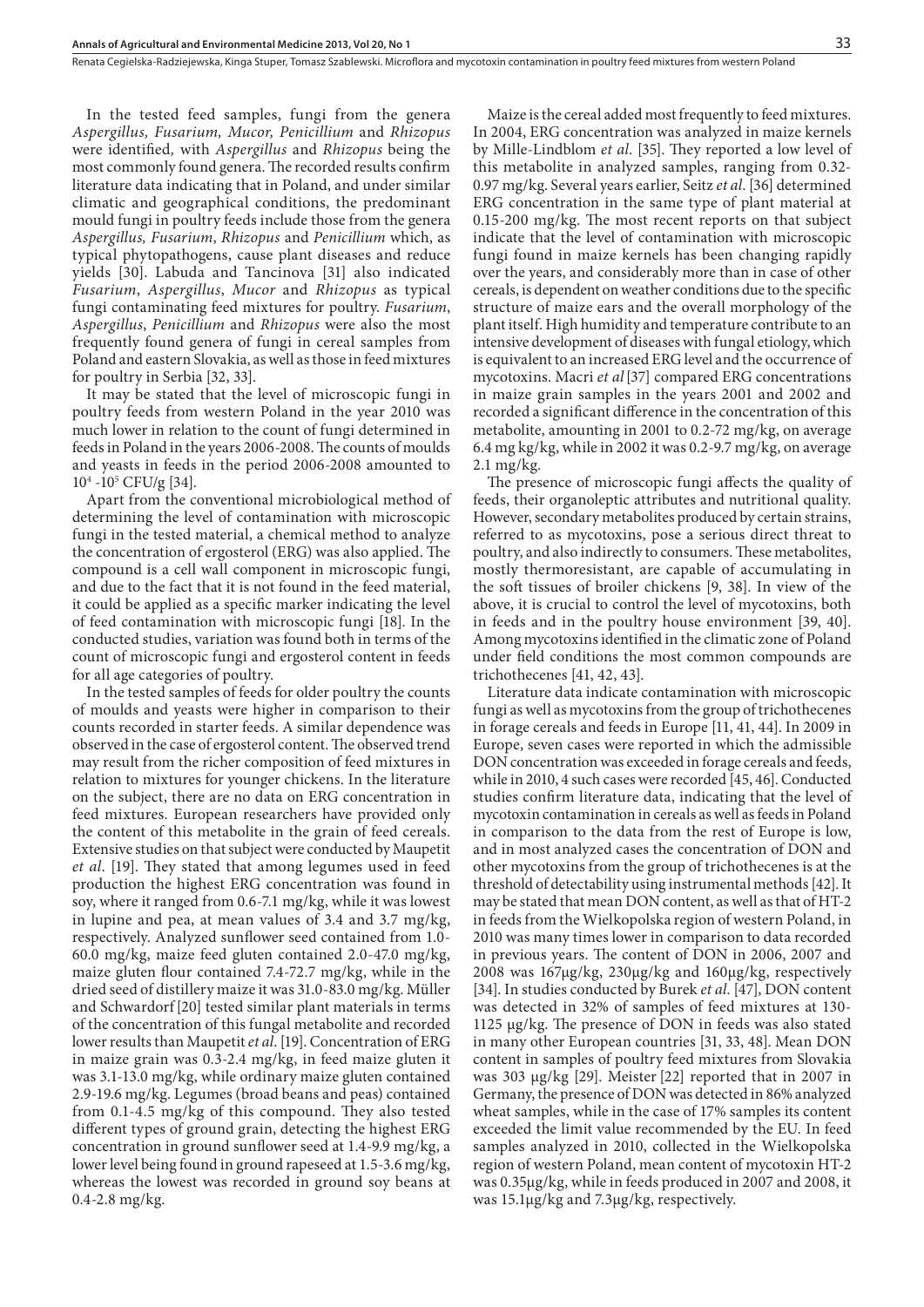In feeds analyzed in the presented study in 2010, the presence of the T-2 toxin was not detected, while Grajewski *et al*[34] recorded its slight content, amounting on average to 5 µg/kg in 2007 and 7.5 µg/kg in 2008. Mycotoxin T-2 was not detected in samples of feed mixtures in Poland analyzed in the years 2004-2009 [47]. In turn, in Slovakia in the period of 2003-2004, mycotoxin T-2 was the mycotoxin found most commonly in chicken feeds, the presence of which was recorded in 90% of samples; however, it must be stressed that the content was relatively slight. Trichothecenes HT-2 and DON were detected in 76% and 56% of samples, respectively. Mean DON content was 303 µg/kg and in case of 4% of samples it exceeded  $1,000 \mu g/kg$  [29].

In the analyses, a statistically significant correlation was found between DON/ERG and total mean concentrations of trichothecenes/ERG. The correlation coefficient for DON/ERG, as well as trichothecenes/ERG, was 0.97 at  $\alpha \leq 0.05$ . Similar results for the analysis of correlation in this respect have been given by other researchers. Wiśniewska and Buśko[49] indicate that the DON/ERG dependence in the analyzed wheat grain is expressed by the correlation coefficient of 0.91 at  $\alpha \le 0.05$ . In a study by Stuper *et al*. [50] on the basis of an analysis of cereal samples, it was stated that the total mean trichothecene concentration is significantly correlated with the mean ERG concentration, while the correlation coefficient for wheat amounts to 0.88, whereas for all cereals it is 0.92. In view of the above, it may be concluded that the amount of mycotoxins is inseparably connected with the amount of mycoflora.

Another significant criterion, informing both on the quality of applied feed materials and sanitary and hygienic conditions in course of harvesting, processing and turnover of feeds, is connected with the total count of aerobic bacteria [27]. Bacteria commonly found in feeds, including pathogenic strains, constitute a direct health hazard for animals and, as a consequence, raw materials and products of animal origin [39, 51]. Feeds containing considerable amounts of bacteria may not be the object of national or international trade. The count of aerobic bacteria in analyzed feed mixes varied, with their mean level being  $3.0 \times 10^3$  CFU/g. The highest number of aerobic bacteria was detected in samples of feeds for older poultry. Kwiatek *et al*. [27] stated that the total count of aerobic bacteria in different types of feed mixtures for animals falls within the range of  $10^3$ -10 $^6$  CFU/g. The authors indicate that contamination with aerobic bacteria in poultry mixtures was higher in comparison to feed mixes for pigs or cattle. In case of feed mixes for poultry, contamination levels exceeding 106 CFU/g were found in 2.3% to 19.4% of analyzed samples. The count of aerobic bacteria in feed mixtures in Greece in the period of 1999-2003 was  $10^5$  CFU/g [52].

The count of *Enterobacteriaceae* constitutes an indicator of faecal contamination and indirectly indicates the presence of *Salmonella* rods in analyzed samples. Certain bacteria from this family may colonize plants and their count in the feed material is  $10^2$  CFU/g [27]. In the analyzed samples of feed mixes, contamination with bacteria from the family *Enterobacteriacea* varied; however, the mean number of bacteria was also 10<sup>2</sup> CFU/g. A higher bacterial count was found in finisher feed mixtures for older poultry. In analyses of microbiological quality of feed mixtures in Poland, conducted in the years 2003-2006, the count of *Enterobacteriacea* in most cases was found not to exceed 104 CFU/g. In the case of feed mixtures for poultry, this level was exceeded in 0 to 14.3% of samples. This indicates that

the admissible contamination with *Enterobacteriaceae* in feed mixtures may amount to  $10^5$  CFU/g [27].

#### **CONCLUSIONS**

Studies on the microbiological status of feeds produced in western Poland, conducted in 2010, showed that immediately after production those feeds were characterized by low levels of contamination, both with bacteria and microscopic fungi. These levels did not exceed standards specified by EU Ordinances for such contaminants. In the case of the analyzed mycotoxins from the group of trichothecenes, the presence of DON and DAS was found in all samples. Concentrations of these mycotoxins were low and did not exceed standard limits specified by EU Ordinances.

Among the three investigated groups of feeds, significantly lower microbiological contamination and levels of analyzed fungal metabolites were found in starter feeds, in comparison to the two other groups.

On the basis of the conducted statistical analysis, a highly significant correlation was recorded between the concentration of DON/ERG and total toxin/ERG concentration, higher than the dependence of CFU/DON or total toxin/CFU concentration. This proves that ERG is a better indicator of the level of contamination with microscopic fungi in the analyzed material than CFU.

#### **REFERENCES**

- 1. Creppy EE. Review article. Update of survey, regulation and toxic effects of mycotoxins in Europe. Toxicol Lett 2002; 127:19-28.
- 2. Kwiatek K, Kukier E. Microbiological contamination of animal feed. Vet Med 2008; 64:24-26
- 3. Krstanović V, Klapec T, Velić N, Milaković Z. Contamination of malt barley and wheat by *Fusarium graminearum* and *Fusarium culmorum* from the crop years 2001-2003 in eastern Croatia. Microbiol Res 2005; 160:353-359.
- 4. D'Mello J, Placinta C, Macdonald A. *Fusarium* mycotoxins: a review of global implications for animal health, welfare and productivity. Anim Feed Sci Technol 1999; 80:183-205.
- 5. Egal S, Hounsa A, Gong Y, Turner P, Wild C, Hall A, Hell K, Cardwell K. Dietary exposure to aflatoxin from maize and groundnut in young children from Benin and Togo, West Africa. Int J Food Microbiol 2005; 104:215-224.
- 6. Kan C, Meijer G. The risk of contamination of food with toxic substances present in animal food. Anim Feed Sci Technol 2007; 133:84-108.
- 7. Krysińska-Traczyk E, Perkowski J, Dutkiewicz J. Levels of fungi and mycotoxins in the samples of grain and grain dust collected from five various cereal crops in eastern Poland. Ann Agric Environ Med 2007; 14: 159-167.
- 8. Morgavi DP, Riley RT. A historical overview of field disease outbreaks known or suspected to be caused by consumption of feed contaminated with *Fusarium* toxins. Anim Feed Sci Technol 2007; 137:201-212.
- 9. Chełkowski J. Mycotoxins and toxin-forming fungi, as a significant indicator of food and feed quality. Pol Poultry 2008; 10:22-27 (in Polish).
- 10. Hussein H, Brasel J. Toxicity, metabolism and impact of mycotoxins on humans and animals. Toxicology 2001; 167:101-134.
- 11. Binder E, Tan L, Chin L, Handl J, Richard J. Worldwide occurrence of mycotoxins in commodities, feeds and feed ingredients. Anim Feed Sci Technol 2007; 137:265-282.
- 12. Krysińska-Traczyk E, Kiecana I, Perkowski J, Dutkiewicz J. Levels of fungi and mycotoxin in samples of grain and grain dust collected on farms in eastern Poland. Ann Agric Environ Med 2001; 8: 269-274.
- 13. Pestka J. Deoxynivalenol: Toxicity, mechanism and animal health risk. Anim Feed Sci Technol 2007; 137:283-298.
- 14. Perkowski J, Buśko M, Stuper K, Kostecki M, Matysiak A, Szwajkowska-Michałek L. Concentration of ergosterol in small-grained naturally contaminated and inoculated cereals. Biologia 2008; 63:542-547.